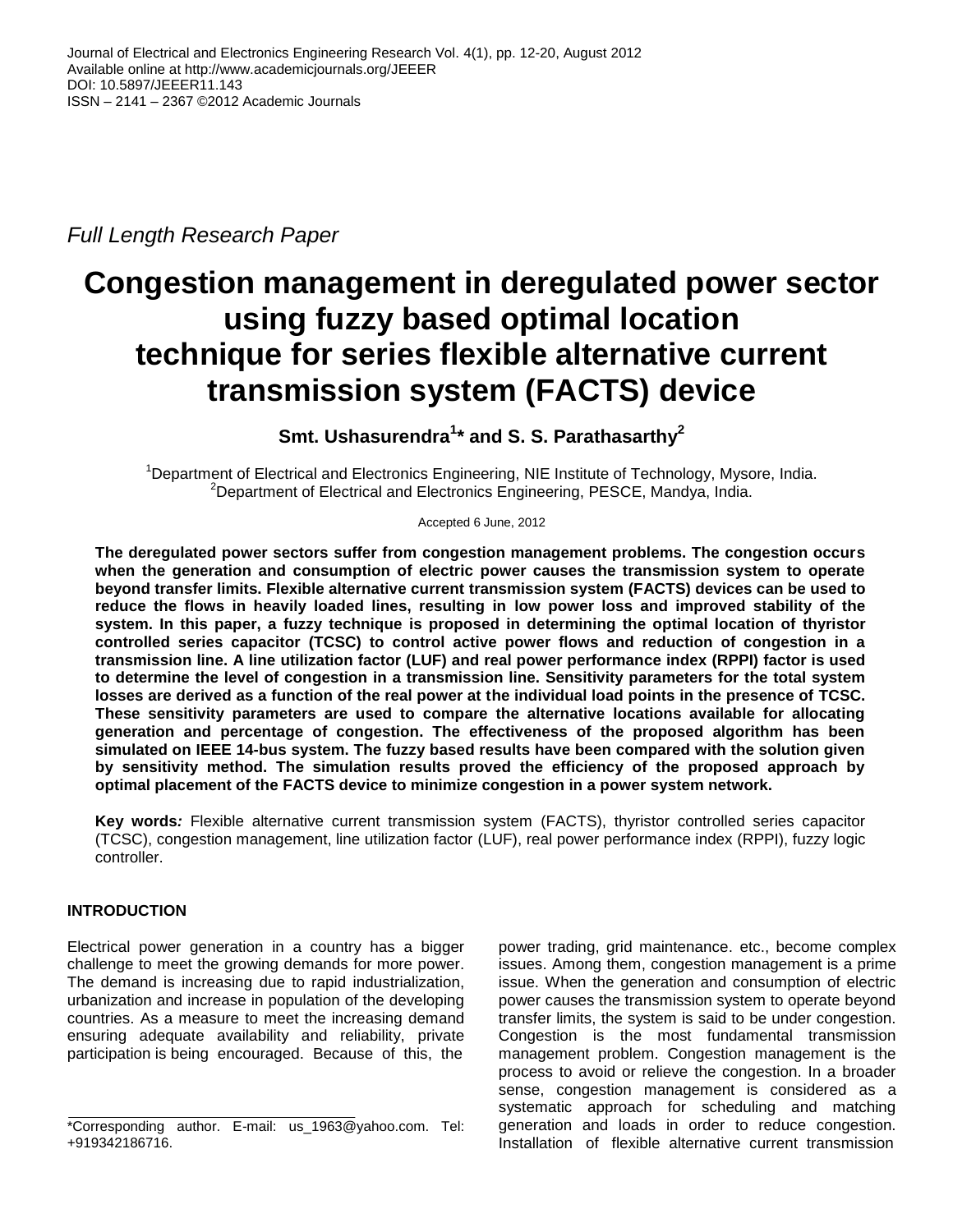system (FACTS) devices can handle issues related to congestion management.

In general, two paradigm methods were employed to relieve congestion in transmission lines. One is cost free method and the other is non-cost free method where the former include actions like outage of congested lines or operation of transformer taps or phase shifters or FACTS devices. These means are termed as, 'cost free' because the marginal costs (and not the capital costs) involved in their usage, are nominal. Non-cost free methods include re-dispatch of generation and curtailment of pool loads and/or by curtailment of bilateral networks. The former method relieves congestion technically, while the latter being related more with economics (Nabivi et al., 2011; Vijaya et al., 2011).

Among the mentioned two main techniques, cost free means do have advantages such as not involving economical matters; so generation companies and distribution companies will not be involved. Hence, optimal operation of FACTS devices as one such technology can reduce the transmission congestion and leads to better usage of the existing grid infrastructure, along with many other benefits (Acharya and Nadarajah, 2007). Besides, using FACTS devices gives more opportunity to independent system operators (ISO). Various issues associated with the usage of FACTS devices are, their optimal location, appropriate size, setting, cost and modeling. This paper deals with the optimal location of thyristor controlled series capacitor (TCSC) for congestion management in competitive power markets. Up to now, the sensitivity factor method is being used to find the best location to enhance the static performance of the system (Nabivi et al., 2010; Singh and David, 2001). However, there are some disadvantages for this method such that it may not capture the nonlinearity associated with the power system (Nabivi et al., 2011). The performance index and var index methods along with contingency analysis are used to relieve congestion (Rajalakshmi et al., 2011). A fuzzy logic method for location and control of series facts devices to maximize load expansion by means of single contingency analysis had analyzed (EL Kady, 2003). Genetic algorithm in conjunction with fuzzy systems has also been used for location and for reduction of power oscillation damping (Nayeripour et al., 2009). However, the relieving of congestion in the lines using fuzzy systems has not been indicated so far.

The objective of this paper is to develop an algorithm to relieve congestion by optimally locating a TCSC in a transmission line. A line utilization factor (LUF) is used to determine the level of congestion in the transmission line. Sensitivity parameters for the total system losses are derived as a function of the real power at the individual load points in the presence of TCSC. These sensitivity parameters are used in comparing the alternative locations available for generation capacity and percentage of congestion. A fuzzy logic controller is

proposed to control active power flow for congestion management. The proposed algorithm is tested successfully on the IEEE 14-bus system. The fuzzy based results are compared with the solution given by sensitivity method. This comparison confirms the efficiency of the proposed method, which makes it promising to solve congestion problem in a power system network by suitably placing a FACTS device.

#### **METHODOLOGY**

#### **Sensitivity methods for congestion management**

These approaches are based upon two new factors. With the help of these factors, the level of congestion in transmission line can be determined.

#### *Line utilization factor (LUF)*

It is the measure of utilization of a particular line or overall system. It gives an idea about how much percentage of the line is used for the power flow. If the value of utilization is less, it means that less power has been transferred and the system will be less congested and vice-versa.

$$
LUF_{ij} = MVA_{ij} / MVA_{ij}^{MAX}
$$
 (1)

Where,

LUF $_{ii}$  is the line utilization factor (LUF) of the line connected to bus i and bus- j.

 $MVA_{ij}^{MAX}$  is the mega volt ampere (MVA) rating of the line between bus- i and bus-j.

MVA<sub>ii</sub> is the actual MVA rating of the line between bus-i and bus- j.

#### *Real power performance index (RPPI)*

An index for quantifying the extent of line overloads defined in terms of real power performance index.

$$
RPPI = \sum_{1=1}^{NL} \varepsilon_1 \left[ \frac{P_1}{P_1^{\text{Lim}}} \right]^{2n} \tag{2}
$$

Where,

P<sub>l</sub> = Mega Watt flow of line I.

$$
\sum_{i=1}^{n} L_{i}
$$

 $P_l$  = Mega Watt capacity of the line.

NL = Number of lines in the system.

n = Specified exponent.

 $\varepsilon$ <sub>l</sub> = Weighting factor, which may be used to reflect the importance of some lines.

In this paper, we consider that  $n=1$  and  $\varepsilon_1 = 1$ . RPPI will be small when all the lines are within their limits and reach a high value where there are overloads. Thus, it provides a good measure of severity of line overloads for a given state of the power system (EL Kady, 2003).

#### **TCSC modeling**

For static application like congestion management, FACTS devices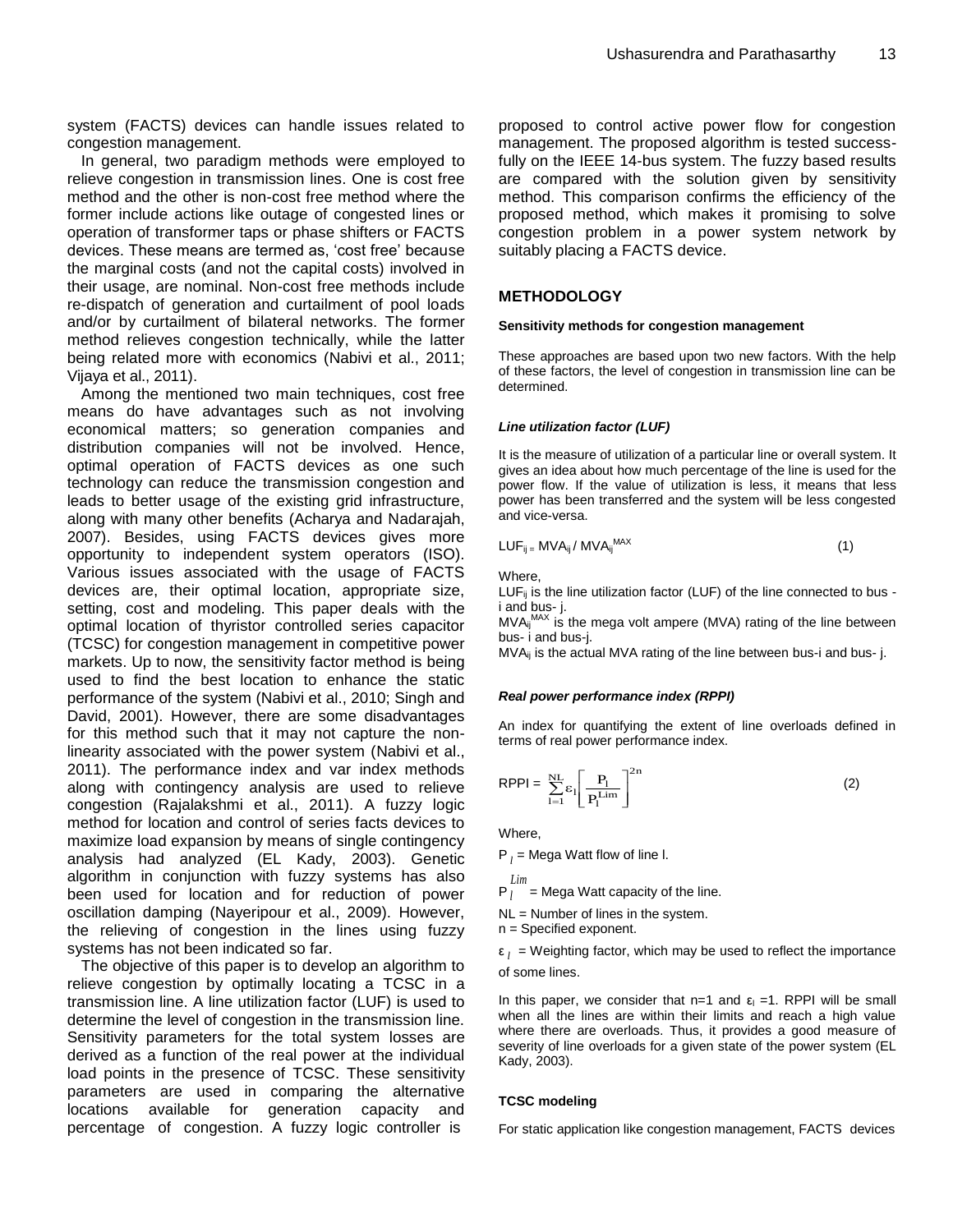

**Figure 1.** (a), TCSC model; (b), Injection model of TCSC.

can be modeled as power injection model. The injection model describes the FACTS devices as a device that injects a certain amount of active and reactive power to a node, so that the FACTS devices are represented as PQ elements. The advantage of power injection model is that it does not destroy the symmetrical characteristic of the admittance matrix and allows efficient and convenient integration of FACTS devices into existing power system analytical tools (Naresh and Mithulananthan, 2007).

During steady state operation, TCSC can be considered as an additional reactance -*jxc.* The value of *x<sup>c</sup>* is adjusted according to control scheme specified. Figure 1a shows a model of transmission line with one TCSC which is connected between bus-i and bus-j. The line flow change is due to series capacitance which is represented as a line without series capacitance with power injected at the receiving and sending ends of the line as shown in Figure 1b.

The real power injections at bus-i( $P_{ic}$ ) and bus-j( $p_{ic}$ ) are given by (Rajalakshmi et al., 2011):

$$
P_{ic} = V^2 \Delta G_{ij} - V_i V j [\Delta G_{ij} \cos \delta_{ij} + \Delta B_{ij} \sin \delta_{ij}]
$$
\n(3)

$$
P_{jc} = V^2 j \Delta G_{ij} - V_i V j [\Delta G_{ij} \cos \delta_{ij} - \Delta B_{ij} \sin \delta_{ij}]
$$
\n(4)

Similarly, the reactive power injections at bus-i  $(Q_{ic})$  and bus- j  $(Q_{ic})$ can be expressed as:

$$
Q_{ic} = -V^2{}_i \Delta B_{ij} - V_i V j [\Delta G_{ij} \sin \delta_{ij} - \Delta B_{ij} \cos \delta_{ij}]
$$
\n(5)

$$
Q_{j c} = -V_{j}^{2} \Delta B_{ij} + V_{i} V_{j} [\Delta G_{ij} \sin \delta_{ij} + \Delta B_{ij} \cos \delta_{ij}]
$$
\n(6)

Where:

$$
\Delta G_{ij} = \frac{x_c \, r_{ij} (x_c - 2x_{ij})}{(r_{ij}^2 + x_{ij}^2)(r_{ij}^2 + (x_{ij} - x_c)^2)}
$$

$$
\Delta B_{ij} = \frac{-x_c (r_{ij}^2 - x_{ij}^2 + x_c x_{ij})}{(r_{ij}^2 + x_{ij}^2)(r_{ij}^2 + (x_{ij} - x_c)^2)}
$$

Where ∆G<sub>ii</sub> and ∆B<sub>ii</sub> are the change in conductance and change in susceptance of the line i-j.

This model of TCSC is used to properly modify the parameters of transmission lines with TCSC for optimal location (Nabivi et al., 2010).

#### **Proposed approach**

#### *Step by step algorithm to relieve congestion for an IEEE 14 bus system*

**Step 1:** Run power flow for a standard IEEE 14-bus system. The

UF and RPPI for the test system are calculated.

Table 1 shows the LUF and RPPI of each line in a 14-bus system. If the utilization and performance index reaches a high value, it indicates that the system is more congested. Highlighted values are the congested lines.

**Step 2:** Conduct power flow analysis for the congested lines before and after series compensation. In this paper, 50% of the line compensation is used.

The maximum utilized and congested lines 1 to 2, 3 to 4, and one of the minimum utilized line 9 to 10 are considered. The TCSC is placed on these lines individually and analyzed. The changes in line flow in the considered lines are shown in Table 2. In the same manner, line losses for the above lines are also considered.

From Table 2, it is observed that line flows are reduced in the maximum congested lines. However, no significant effect is observed in the minimum congested line. The above method if applied for all the lines, involves a lot of computation. Hence, fuzzy method is applied for simplifying the procedure.

**Step 3:** Applying fuzzy method for locating TCSC to relieve congestion.

*a) Fuzzification:* Fuzzification is a process whereby the input variables are mapped into fuzzy variables. The fuzzy input variables considered in this paper are line flow before compensation  $(P_{\text{line}})$ and change in line flow after series compensation (∆P*line*). The membership functions of input variables are shown in Figures 2 and 3.

To relieve congestion, the location for placement of TCSC is considered as a major issue. Hence, TCSC can be placed where the low power loss occurs in the line. Therefore, the change in power loss (∆P*loss*) is taken as an output variable. The membership function of output variable is shown in Figure 4 and also the fuzzy variables for the test case are shown in Table 3.

*b) Range selection for fuzzy subsets:* The ranges of input and output variables selected for fuzzy subsets are shown in Table 4.

*c) Fuzzy control rules:* To begin with P<sub>line</sub> and ∆P<sub>line</sub>, values will be converted into fuzzy variables. After the fuzzification, fuzzy inputs enter to inference mechanism level and with considering membership function and rules; outputs are sent to defuzzification to calculate the final outputs. Each rule of fuzzy control follows the basic if –then rule.

In this work, for both the inputs P<sub>line</sub> and ∆P<sub>line</sub> and the output ∆P<sub>loss</sub>, five fuzzy subsets are used. They are S (small), SM (Small medium), M (Medium), MH (Medium high) and H (High). The triangular membership functions are used for the above sub-sets. Twenty-five control rules yield by these fuzzy sub-sets, are shown in Table 5.

*d) Defuzzification:* After evaluating inputs and applying them to the rule base, the fuzzy-logic controller will generate a control signal.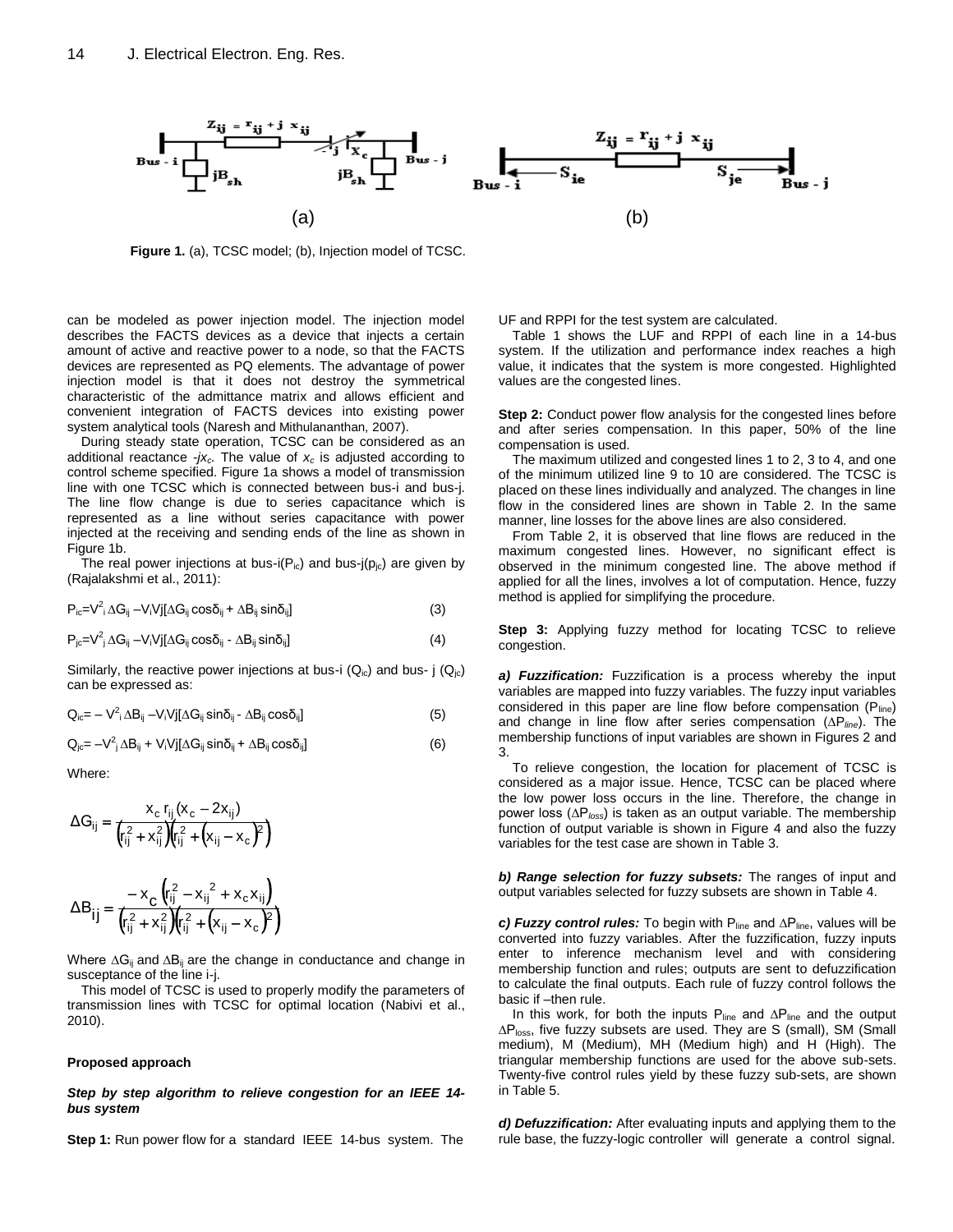| <b>Bus No.</b> | Line i-j  | Line flow<br>(MW) | Line capacity<br>(MW) | % Line utilization<br>factor (LUF) | Real power performance<br>index (RPPI) |
|----------------|-----------|-------------------|-----------------------|------------------------------------|----------------------------------------|
| 1              | $1 - 2$   | 157.556           | 184.155               | 85.56                              | 0.732                                  |
| $\overline{c}$ | $1 - 5$   | 74.441            | 128.816               | 57.79                              | 0.334                                  |
| 3              | $2 - 3$   | 75.052            | 129.989               | 57.74                              | 0.3334                                 |
| 4              | $2 - 4$   | 57.188            | 98.35                 | 58.15                              | 0.3381                                 |
| ${\bf 5}$      | $2 - 5$   | 39.912            | 60                    | 66.52                              | 0.4425                                 |
| 6              | $3 - 4$   | $-27.553$         | $-24.765$             | 87.03                              | 1.2378                                 |
| 7              | $4 - 5$   | $-60.014$         | 97.847                | 61.33                              | 0.3762                                 |
| 8              | $4 - 7$   | 28.596            | 59.011                | 48.46                              | 0.2348                                 |
| 9              | $4 - 9$   | 16.935            | 25.093                | 67.49                              | 0.4555                                 |
| 10             | $5-6$     | 42.72             | 59.753                | 71.49                              | 0.5111                                 |
| 11             | $6 - 11$  | 6.543             | 14.059                | 46.54                              | 0.2166                                 |
| 12             | $6 - 12$  | 7.721             | 15.24                 | 50.66                              | 0.2567                                 |
| 13             | $6 - 13$  | 17.339            | 29.544                | 58.69                              | 0.3444                                 |
| 14             | $7 - 8$   | 0.006             | 0.01809               | 33.17                              | 0.11                                   |
| 15             | $7 - 9$   | 28.592            | 53.602                | 53.34                              | 0.2845                                 |
| 16             | $9 - 10$  | 6.095             | 13.189                | 46.21                              | 0.2136                                 |
| 17             | $9 - 14$  | 9.932             | 15.058                | 65.96                              | 0.435                                  |
| 18             | $10 - 11$ | $-2.968$          | $-14.012$             | 21.18                              | 0.0449                                 |
| 19             | $12 - 13$ | 1.498             | 6.9959                | 21.41                              | 0.0458                                 |
| 20             | $13 - 14$ | 5.09              | 15.129                | 33.64                              | 0.1132                                 |

**Table 1.** Power flow, LUF and RPPI for IEEE 14-bus test system.

Values in bold are the congested lines.

**Table 2.** Line flow before and after compensation in IEEE 14-bus system.

|                | Line i-j  | Line flow (MW)     |                   |                 |                  |
|----------------|-----------|--------------------|-------------------|-----------------|------------------|
| Bus No.        |           |                    | <b>After TCSC</b> |                 |                  |
|                |           | <b>Before TCSC</b> | <b>Line 1-2</b>   | <b>Line 3-4</b> | <b>Line 9-10</b> |
| 1              | $1 - 2$   | 157.556            | 147.522           | 158.217         | 157.581          |
| $\overline{c}$ | $1 - 5$   | 74.441             | 84.54             | 73.761          | 74.46            |
| 3              | $2 - 3$   | 75.052             | 73.439            | 77.949          | 75.013           |
| $\overline{4}$ | $2 - 4$   | 57.188             | 53.835            | 55.835          | 57.157           |
| 5              | $2 - 5$   | 39.912             | 35.293            | 38.898          | 39.925           |
| 6              | $3 - 4$   | $-27.553$          | $-23.056$         | $-18.814$       | $-21.547$        |
| 7              | $4 - 5$   | $-60.014$          | $-64.514$         | $-58.515$       | $-59.845$        |
| 8              | $4 - 7$   | 28.596             | 28.417            | 28.644          | 28.471           |
| 9              | $4 - 9$   | 16.935             | 16.829            | 16.959          | 16.857           |
| 10             | $5-6$     | 42.72              | 42.994            | 42.647          | 42.974           |
| 11             | $6 - 11$  | 6.543              | 6.714             | 6.493           | 6.851            |
| 12             | $6 - 12$  | 7.721              | 7.742             | 7.716           | 7.622            |
| 13             | $6 - 13$  | 17.339             | 17.426            | 17.317          | 17.2             |
| 14             | $7 - 8$   | 0.006              | 0.011             | 0.008           | 0.001            |
| 15             | $7-9$     | 28.592             | 28.417            | 28.633          | 28.438           |
| 16             | $9 - 10$  | 6.095              | 5.926             | 6.143           | 5.692            |
| 17             | $9 - 14$  | 9.932              | 9.83              | 9.964           | 10.143           |
| 18             | $10 - 11$ | $-2.968$           | $-3.131$          | $-2.922$        | $-3.294$         |
| 19             | $12 - 13$ | 1.498              | 1.517             | 1.493           | 1.49             |
| 20             | $13 - 14$ | 5.09               | 5.199             | 5.067           | 5.006            |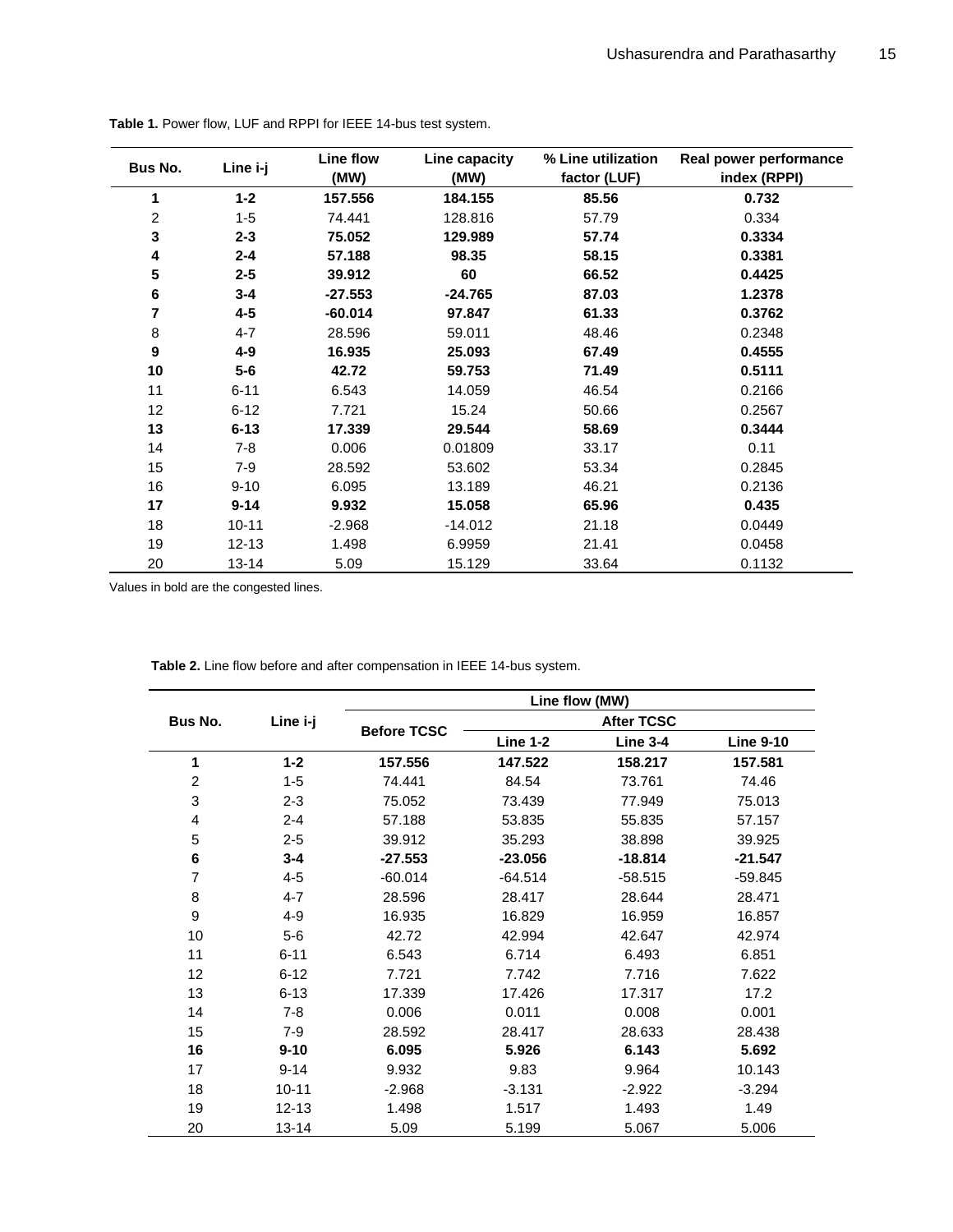

Figure 2. Membership function of input variable-Pline.



**Figure 3.** Membership function of input variable-ΔP*line*.



**Figure 4.** Membership function of output variable-ΔP*loss*.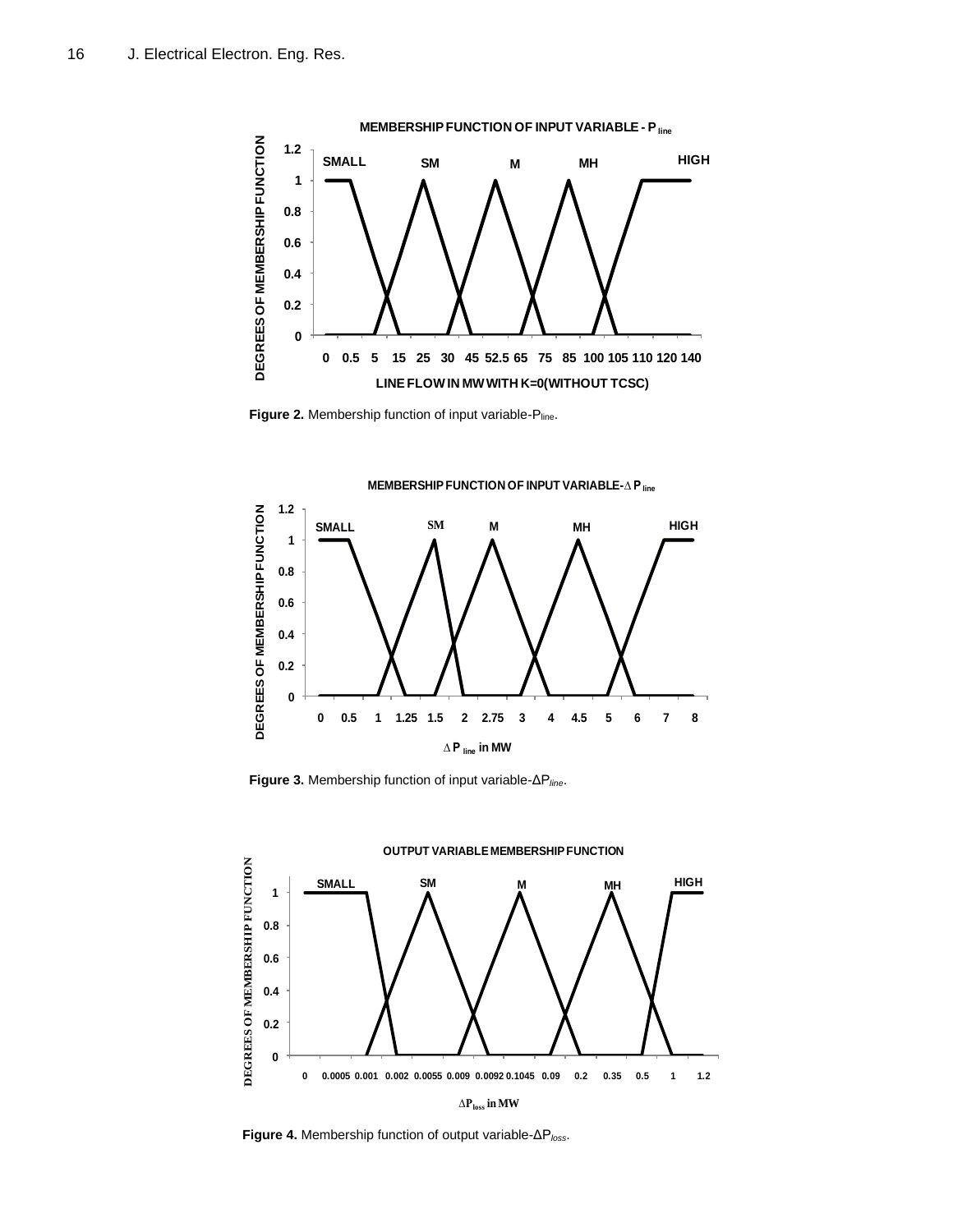| Line      | Input variable | <b>Output variable</b>          |                        |
|-----------|----------------|---------------------------------|------------------------|
|           | Line flow (MW) | $\Delta$ P <sub>Line</sub> (MW) | $\Delta P_{Loss}$ (MW) |
| $1 - 2$   | 157.55         | 10.034                          | 0.983                  |
| $1 - 5$   | 74.44          | $-10.099$                       | $-0.79$                |
| $2 - 3$   | 75.052         | 1.613                           | 0.099                  |
| $2 - 4$   | 57.188         | 3.353                           | 0.179                  |
| $2 - 5$   | 39.912         | 4.619                           | 0.17                   |
| $3 - 4$   | $-21.553$      | 1.503                           | $-0.061$               |
| $4 - 5$   | $-60.014$      | 4.5                             | $-0.078$               |
| $4 - 7$   | 28.596         | 0.179                           | $\mathbf 0$            |
| $4 - 9$   | 16.935         | 0.106                           | $\mathbf 0$            |
| $5-6$     | 42.72          | $-0.274$                        | 0                      |
| $6 - 11$  | 6.543          | $-0.171$                        | $-0.001$               |
| $6 - 12$  | 7.721          | $-0.021$                        | $\mathbf 0$            |
| $6 - 13$  | 17.339         | $-0.087$                        | $-0.002$               |
| $7 - 8$   | 0.006          | 0.005                           | $\Omega$               |
| $7-9$     | 28.592         | 0.173                           | $\mathbf 0$            |
| $9 - 10$  | 6.095          | 0.169                           | 0.001                  |
| $9 - 14$  | 9.932          | 0.102                           | 0.002                  |
| $10 - 11$ | $-2.968$       | 0.163                           | $-0.001$               |
| $12 - 13$ | 1.498          | $-0.019$                        | 0                      |
| 13-14     | 5.09           | $-0.109$                        | $-0.001$               |

**Table 3.** The fuzzy input and output variable for IEEE 14-bus system.

**Table 4.** Ranges of the fuzzy input and output variable for IEEE 14-bus system.

| <b>Fuzzy subsets</b> |                | Input variable                                        | <b>Output variable</b>                                 |  |
|----------------------|----------------|-------------------------------------------------------|--------------------------------------------------------|--|
|                      | Line flow (MW) | Change in line flow ( $\Delta P_{\text{Line}}$ ) (MW) | Change in power loss ( $\Delta P_{\text{Loss}}$ ) (MW) |  |
| Small                | $<$ 15         | < 1.25                                                | < 0.002                                                |  |
| Small medium         | $5 - 45$       | $1 - 2$                                               | $0.001 - 0.01$                                         |  |
| Medium               | $35 - 75$      | $1.5 - 4$                                             | $0.009 - 0.2$                                          |  |
| Medium high          | 65-105         | $3-6$                                                 | $0.09 - 1$                                             |  |
| High                 | >100           | >5                                                    | >0.5                                                   |  |

The output variables of the inference system are linguistic variables. This will be evaluated for the derivation of the output control signal. This process is the defuzzification. The defuzzification has been achieved using the centre of gravity (COG) method and the output of the fuzzy coordinated controller is COG (set of real numbers).

$$
COG (A) = \frac{\sum_{x_{min}}^{X_{max}} x.A(x)}{\sum_{x_{min}}^{X_{max}} A(x)}
$$
(7)

Where;  $X_{min} = 1$ ;  $X_{max} = 25$ ;  $A(x) = P_{loss}$ ,

Corresponds to the value of controlled output for which the membership values in the output sets are equal to unity.  $X =$  Membership function.

In this method 'AND' relationship between mappings of two variables are considered. The membership function of the defuzzification, are shown in Figure 5. After applying COG, the priorities for the location of TCSC were considered for the method shown in Table 6.

**Step 4 (Analysis of the fuzzy method):** The output result of the proposed fuzzy method is analyzed. The defuzzyfied results are compared with the change in power loss of each line and optimized for the location to place the TCSC to relieve congestion.

## **SIMULATION RESULTS AND DISCUSSION**

To minimize the congestion, the fuzzy based analysis is carried out on standard IEEE 14-bus system. The optimized location of TCSC after fuzzy technique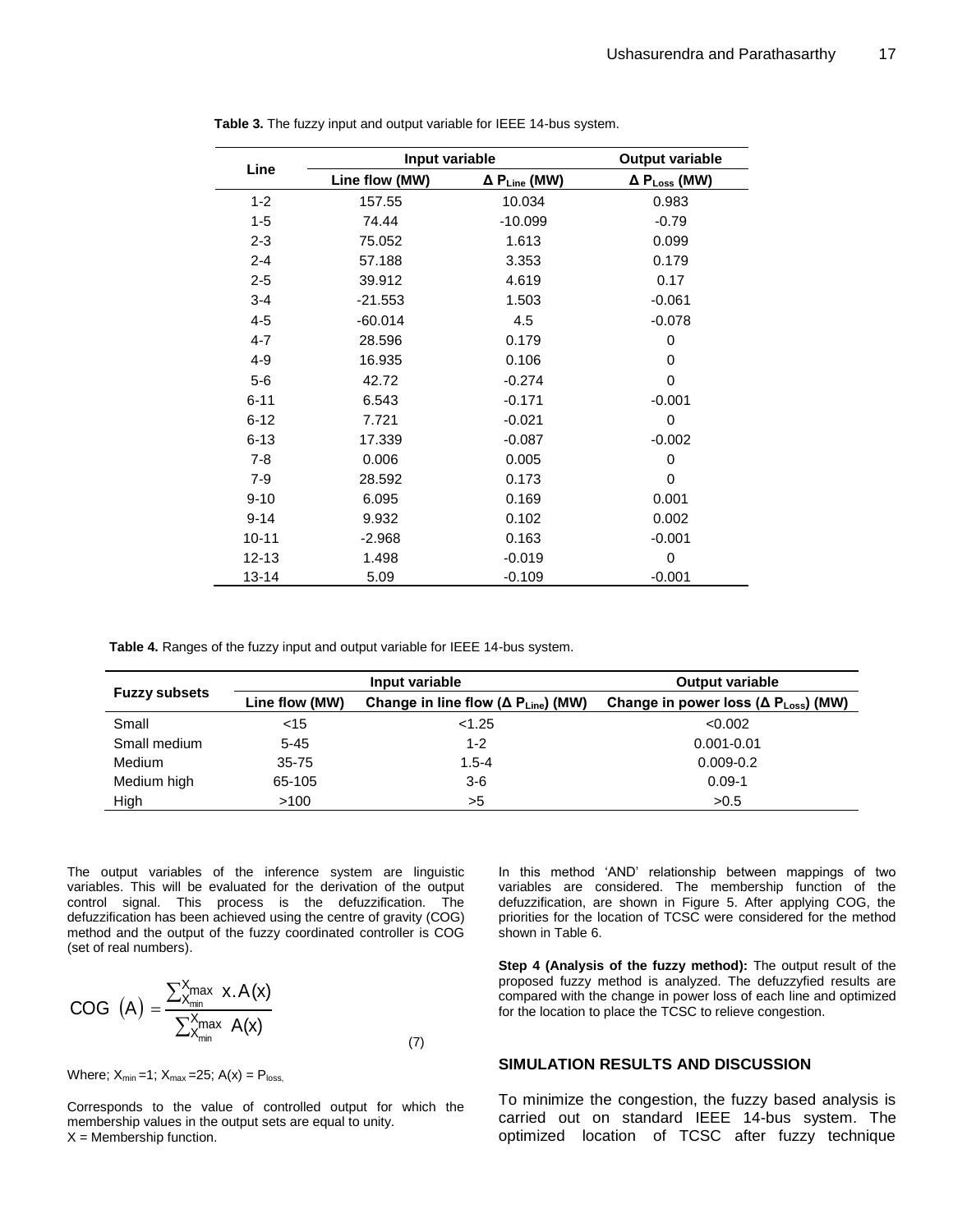| $\Delta \mathsf{P}$<br>P | S | <b>SM</b> | M         | MН        | н         |
|--------------------------|---|-----------|-----------|-----------|-----------|
| S                        | S | S         | S         | S         | S         |
| <b>SM</b>                | S | <b>SM</b> | <b>SM</b> | <b>SM</b> | <b>SM</b> |
| M                        | S | <b>SM</b> | М         | MH        | M         |
| MH                       | S | <b>SM</b> | М         | MH        | MH        |
| Н                        | S | <b>SM</b> | М         | MH        | Н         |

**Table 5.** Fuzzy control rules.



Change in Power Loss in MW

**Figure 5.** Defuzzification by COG.

| SL No. | <b>TCSC location in line</b> | % LUF | <b>Priority for placing TCSC using fuzzy</b> |
|--------|------------------------------|-------|----------------------------------------------|
|        | $3 - 4$                      | 87.03 | 10                                           |
| 2      | $1 - 2$                      | 85.56 |                                              |
| 3      | $5-6$                        | 71.49 | 9                                            |
| 4      | $2 - 4$                      | 58.15 | 2                                            |
| 5      | $2 - 3$                      | 57.74 | 4                                            |
| 6      | $2 - 5$                      | 66.52 | 3                                            |
|        | $4 - 9$                      | 67.49 | 8                                            |
| 8      | $9 - 14$                     | 65.96 | 5                                            |
| 9      | $4 - 5$                      | 61.33 |                                              |
| 10     | $6 - 13$                     | 58.69 | 6                                            |

**Table 6.** Fuzzy based priority table for location of TCSC for IEEE 14 Bus systems.

implementation is shown in Figure 6. The other congested lines are also highlighted. A MATLAB simulation package version 7.6.0.324 is used for simulations.

The defuzzyfied results obtained on IEEE14-bus system were compared with the output variable (change in power loss) of each line and it is found that the line **1 to 2** matched well compared to other lines. Hence, line 1 to 2 is considered as the optimal location for placement of TCSC to relieve congestion and shown in Figure 6. By locating TCSC in the line 1 to 2, the percentage of LUF has reduced from 85.6 to 76.45%.

Priority list would capture the congested lines as well as the neighborhood lines that are linked to the congested lines through which the power can be diverted after placement of FACTS devices. The number of lines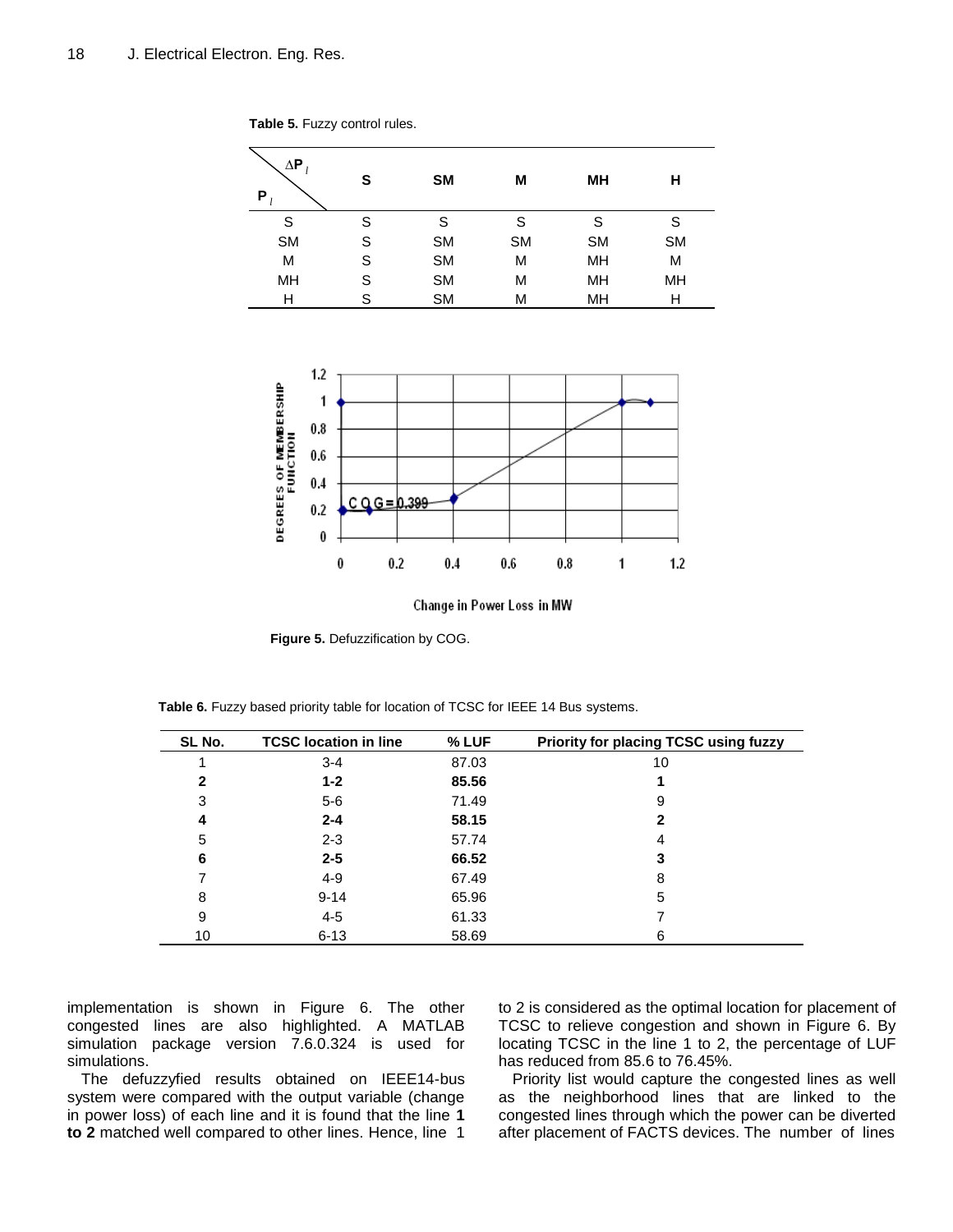

**Figure 6.** IEEE 14-bus system.



**Figure 7.** Power loss in the system before and after placement of TCSC.

to be considered for priority list depends upon the size of the system, and has no hard and fast rule. However, it should at least be greater than the number of congested lines in the system.

Fuzzy rules have been applied to the overloaded lines and results tabulated in priority Table 6. The parameters of ∆P*loss* and ΔPline, are being considered for the optimum location of TCSC to relieve congestion. By placing TCSC in the line 1 to 2, the congestion has reduced from 85.6 to 76.45% and the line losses reduced from 5.017 to 4.034 MW. A chart of power loss in the transmission lines before and after placement of TCSC is shown in Figure 7. Results obtained from fuzzy method and conventional method confirmed that, the optimum location of FACTS